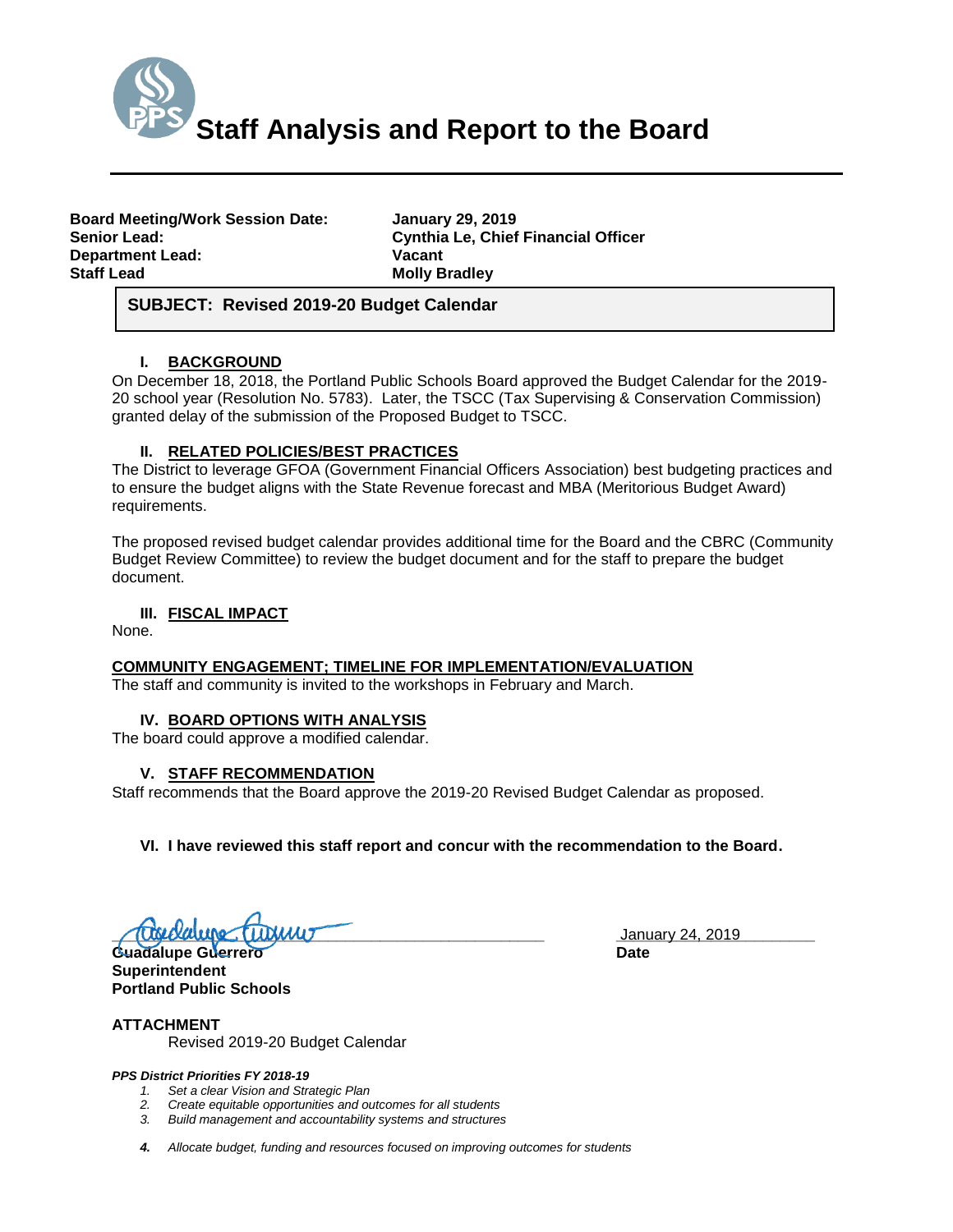| <b>Portland Public Schools</b> |                      |                                                                  |                      |  |  |
|--------------------------------|----------------------|------------------------------------------------------------------|----------------------|--|--|
|                                |                      | <b>Budget Calendar for 2019-20 Budget</b>                        |                      |  |  |
|                                |                      |                                                                  |                      |  |  |
|                                |                      | <b>Revised 1-29-2019</b>                                         |                      |  |  |
|                                | October 16,<br>2018  | <b>School Board Meeting 6:00 PM</b>                              | <b>BESC Building</b> |  |  |
|                                |                      | Appoint Community Budget Review Committee (CBRC) members         |                      |  |  |
|                                |                      |                                                                  |                      |  |  |
|                                | November 8,          | <b>Community Budget Review Committee (CBRC) 6:30 PM</b>          | <b>BESC Building</b> |  |  |
| Planning                       | 2018                 | Review 2018-19 budget                                            | Columbia             |  |  |
|                                | November 29 and      | <b>Senior Leadership Team</b>                                    | <b>BESC Building</b> |  |  |
|                                | 30, 2018             | Complete the budget strategy                                     |                      |  |  |
|                                | December 13, 2018    | Community Budget Review Committee (CBRC) 6:30 PM                 | <b>BESC Building</b> |  |  |
| <b>Budget</b>                  |                      | Review draft budget calendar and District organization           | Columbia             |  |  |
|                                | January 10,          | <b>Community Budget Review Committee (CBRC) 6:30 PM</b>          | <b>BESC Building</b> |  |  |
|                                | 2019                 | Review budget process and Q & A                                  | Columbia             |  |  |
|                                | February 12,         | <b>School Board Meeting 6:00 PM</b>                              | <b>BESC Building</b> |  |  |
|                                | 2019                 | Work session on budget priorities and budget principles          |                      |  |  |
|                                | February 14,<br>2019 | Community Budget Review Committee (CBRC) 6:30 PM                 | <b>BESC Building</b> |  |  |
|                                |                      | Review Board presentation from February 12th and Q & A           | Columbia             |  |  |
|                                | March 19,<br>2019    | <b>School Board Meeting 6:00 PM</b>                              | <b>BESC Building</b> |  |  |
|                                |                      | Presentation of school staffing plan, budget framework proposal  |                      |  |  |
|                                | March 21,<br>2019    | <b>Community Budget Review Committee (CBRC) 6:30 PM</b>          | <b>BESC Building</b> |  |  |
|                                |                      | Review budget development update presented to the Board on       | Columbia             |  |  |
|                                |                      | March 19th                                                       |                      |  |  |
|                                | April 7,<br>2019     | <b>Publish 1st Notice of Budget Committee Meeting</b>            | Oregonian            |  |  |
|                                |                      | (5 to 30 days before the meeting)                                |                      |  |  |
|                                | April 10,            | <b>Publish 2<sup>nd</sup> Notice of Budget Committee Meeting</b> | Oregonian            |  |  |
|                                | 2019                 | (5 to 30 days before the meeting)                                |                      |  |  |
|                                | April 11,<br>2019    | <b>Community Budget Review Committee (CBRC) 6:30 PM</b>          | <b>BESC Building</b> |  |  |
|                                |                      | Budget development update and Q & A                              | Columbia             |  |  |
|                                | April 18,            | <b>Community Budget Review Committee (CBRC) 6:30 PM</b>          | <b>BESC Building</b> |  |  |
|                                | 2019                 | Budget development update and Q & A                              | Columbia             |  |  |
| <b>Budget</b>                  | April 23,<br>2019    | <b>School Board Special Meeting 6:00 PM</b>                      | <b>BESC Building</b> |  |  |
|                                |                      | Proposed Budget: Superintendent delivers budget message on       |                      |  |  |
|                                |                      | the 2019-20 Proposed Budget previously distributed to Board      |                      |  |  |
|                                |                      | Presentation on how to read the budget document and              |                      |  |  |
|                                |                      | understand revenue sources                                       |                      |  |  |
|                                | April 25,            | Community Budget Review Committee (CBRC) 6:30 PM                 | <b>BESC Building</b> |  |  |
|                                | 2019                 | Review Proposed Budget and Q & A                                 | Columbia             |  |  |
|                                | April 30,            | <b>School Board Meeting 6:00PM</b>                               | <b>BESC Building</b> |  |  |
|                                | 2019                 | Presentation on departmental expenditures - Instruction          |                      |  |  |
|                                |                      |                                                                  |                      |  |  |
|                                |                      | Board holds public hearing on 2019-20 Proposed Budget and        |                      |  |  |
|                                |                      | receives public testimony                                        |                      |  |  |
|                                | May 2,<br>2019       | <b>Community Budget Review Committee (CBRC) 6:30 PM</b>          | <b>BESC Building</b> |  |  |